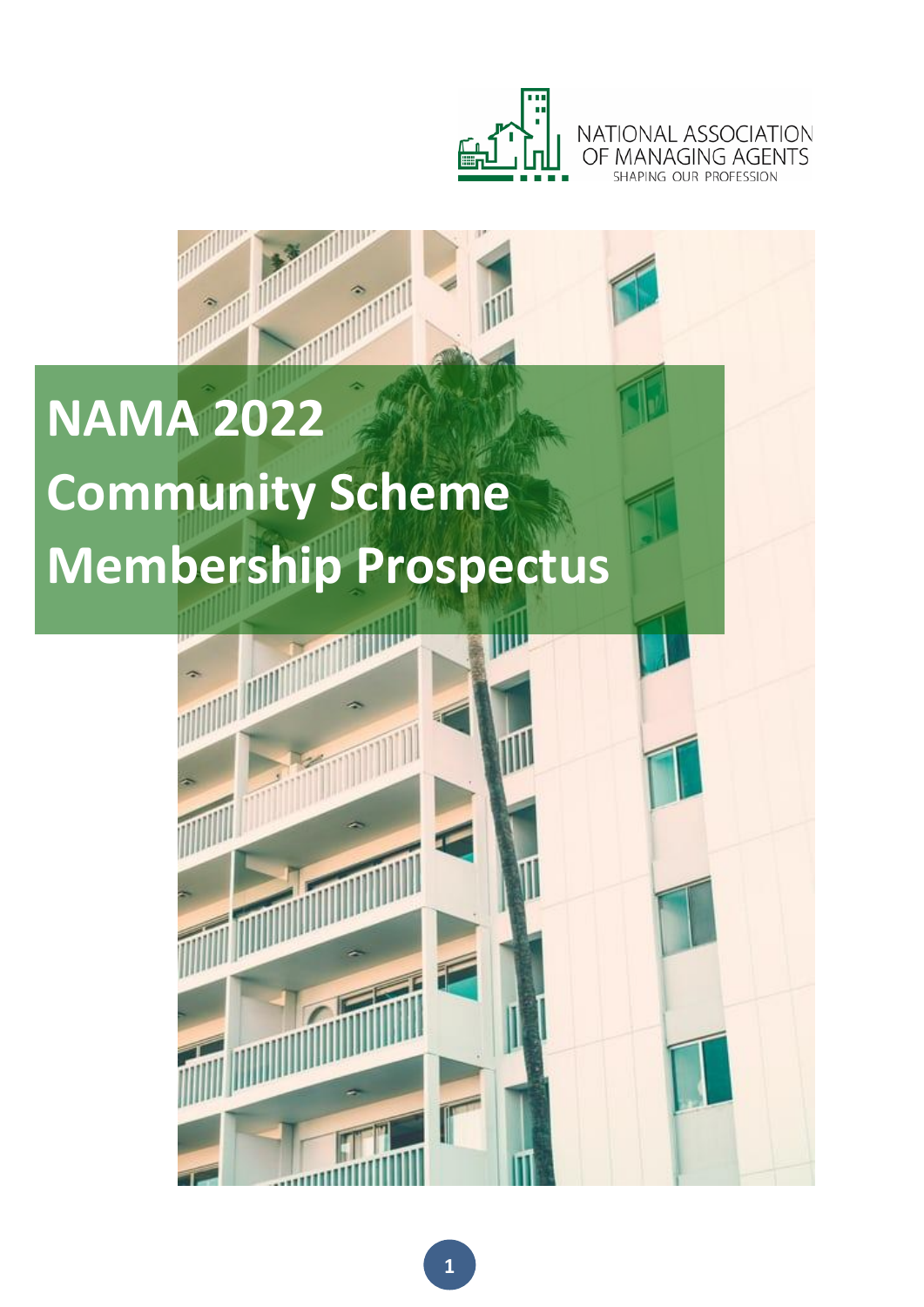

NAMA is very excited to present an online training course in sectional title living. The course is presented in collaboration with the University of Pretoria and Enterprises@UP and is specifically aimed at sectional title owners, tenants and trustees. Similar courses for Home Owner's Associations and Life Rights are in the pipeline. Community Schemes are motivated to join NAMA as a Community Scheme Member to receive the benefit of attending the Course in Sectional Title Living – The Nuts and Bolts, as well as many other benefits.

Please visit our website to find out more about the course -

<https://namatraining.co.za/sectional-title-living-course/>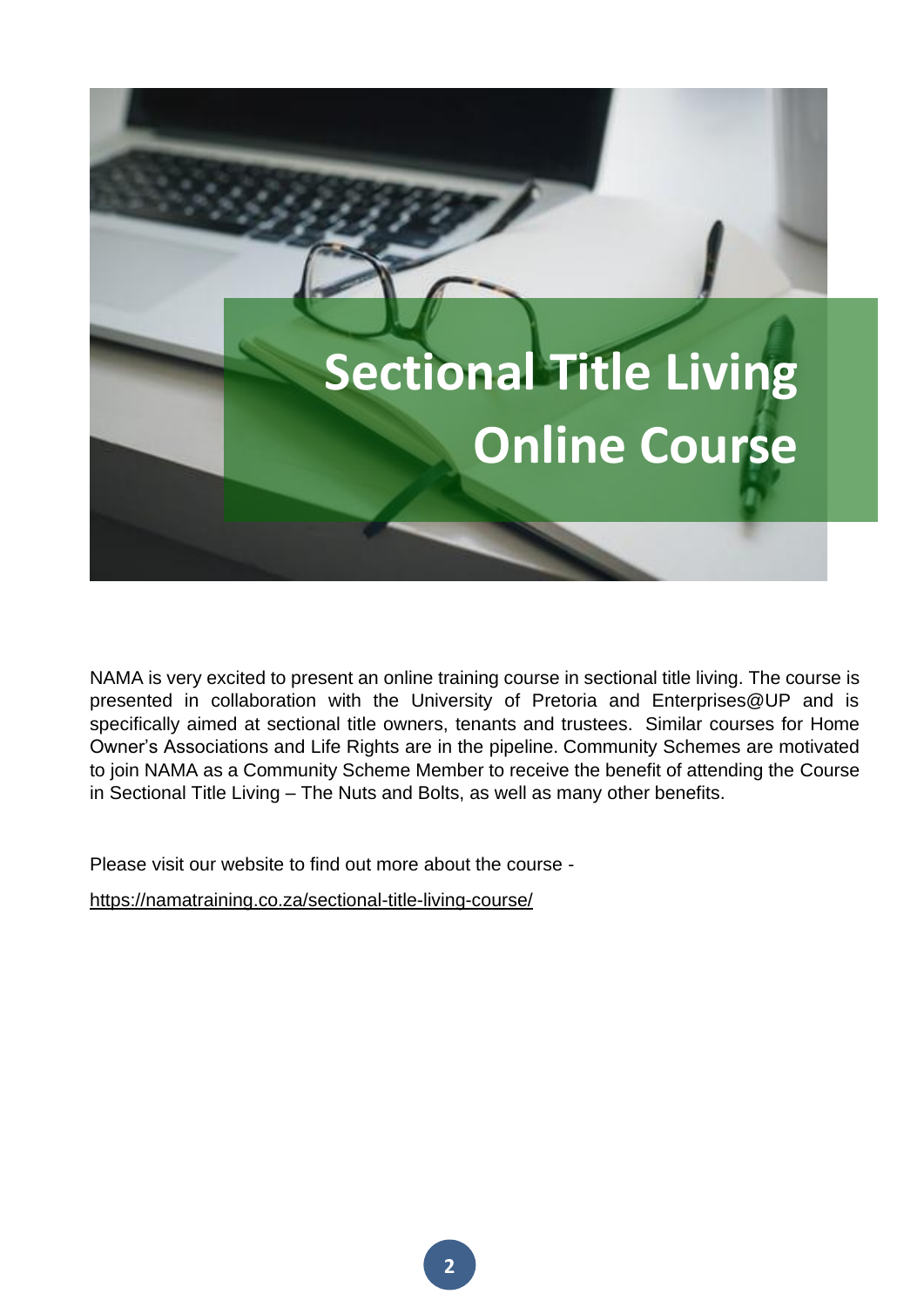### **Cost of Membership**

- Membership fees are required to be paid annually.
- A once off application fee of R250,00 will be charged.
- The membership fees for 2022/2023 are as follows:

| <b>Scheme Size</b> | Cost per Scheme per annum (VAT Incl) |
|--------------------|--------------------------------------|
| $2 - 50$ units     | R <sub>1</sub> 725                   |
| $51 - 100$ units   | R <sub>3</sub> 450                   |
| $101 - 200$ units  | R4 025                               |
| $201 +$ units      | R4 600                               |

## **Who can join this membership option?**

- All Community Schemes (Sectional Titles, Homeowner's Associations and Life Rights) who are managed by a Managing Agent who is a Full Member of NAMA.
- The entire scheme will be considered a NAMA Member.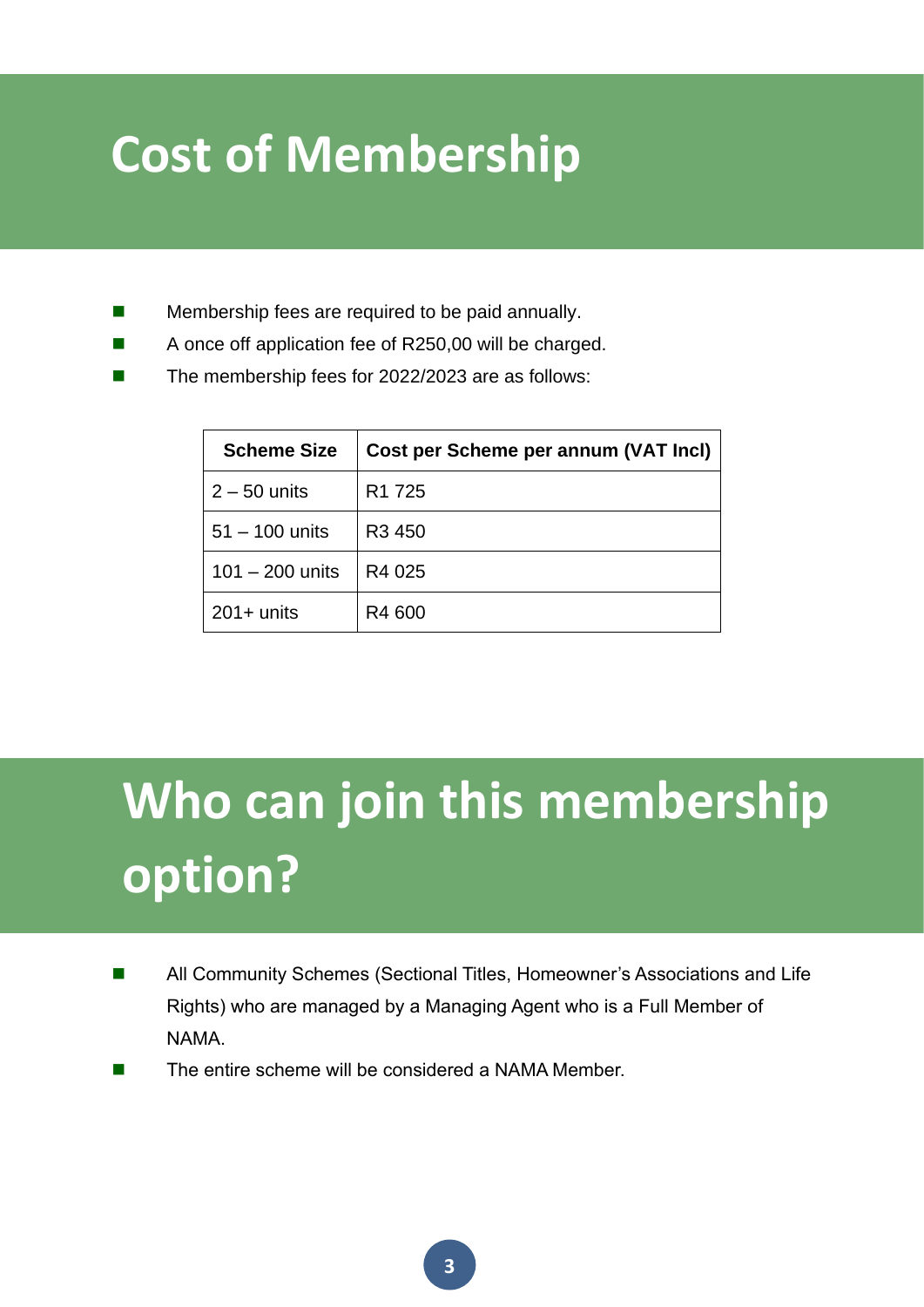#### **Requirements**

- The Scheme must be managed by a Managing Agent who is a Corporate Member of NAMA and all applications will be verified by the Corporate Member.
- ◼ If your Managing Agent is a NAMA member, your Community Scheme is not automatically considered a NAMA member, unless you join this option.
- Membership is not available to Schemes who are self-managed or managed by a Managing Agent who is not a NAMA Corporate Member.
- Scheme details will not be published on any of NAMA's platforms.
- Membership is not available to individuals, however, should any individual, including those who reside in a Community Scheme not managed by a NAMA Corporate Member, wish to complete the Course in Sectional Title Living – The Nuts and Bolts through Enterprises University of Pretoria, they are welcome to do so at a cost of R1400,00 (incl. VAT). The individual will not be classified as a NAMA member and does not qualify for any NAMA membership benefits. To register for the course as an individual, please visit the NAMA website –

<https://namatraining.co.za/sectional-title-living-course/>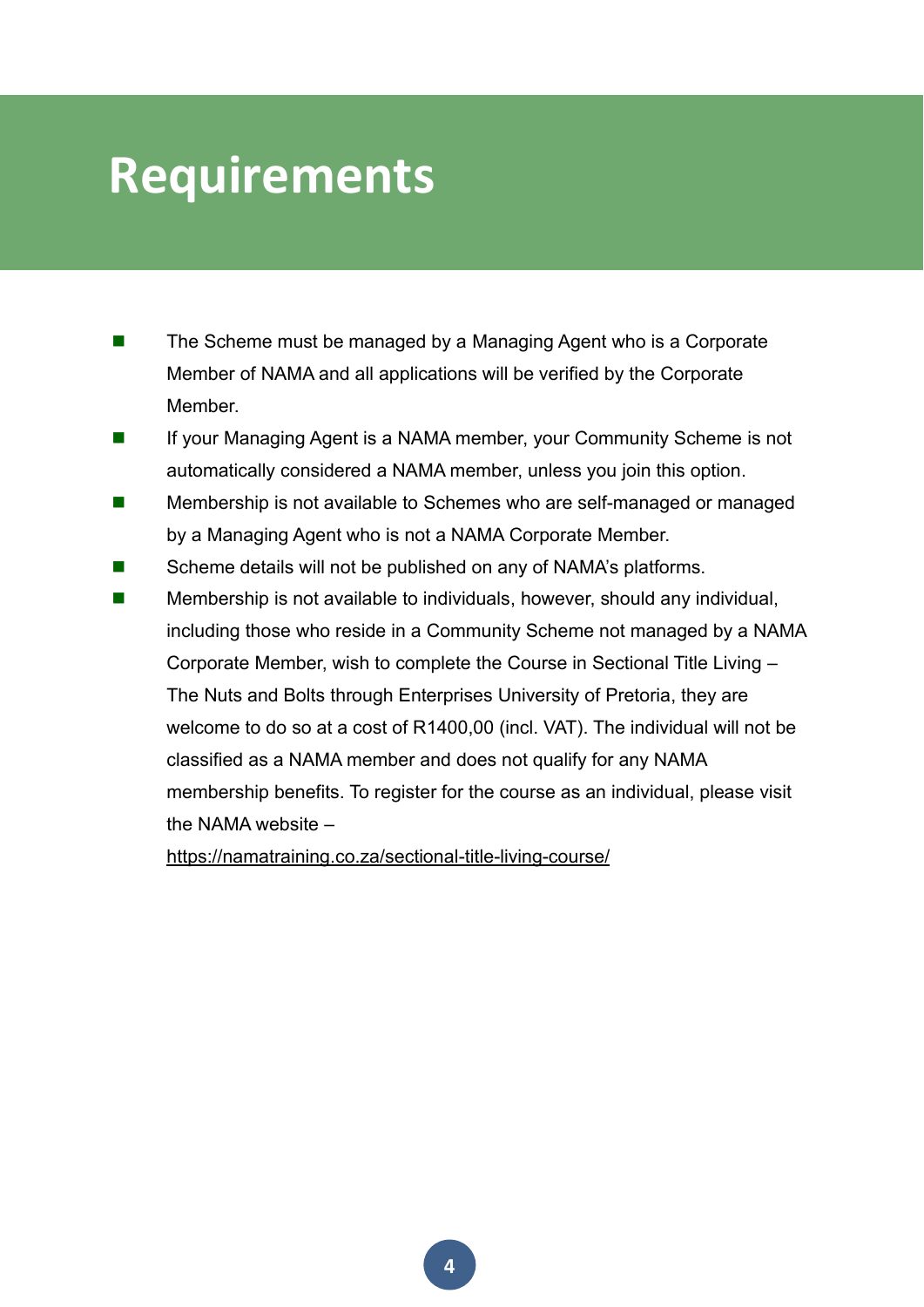

- You will receive the monthly NAMA newsletter which is filled with the latest industry news and articles which cover a variety of industry topics.
- The opportunity to attend NAMA webinars, seminars and conferences at discounted member rates or for free.
- Free vouchers to complete the Course in Sectional Title Living The Nuts and Bolts through Enterprises University of Pretoria. The number of free vouchers will depend on your membership category. NAMA scheme members may purchase additional vouchers at R865,00 (incl. VAT).

| <b>Membership Category</b> | Number of free vouchers |
|----------------------------|-------------------------|
| $2 - 50$ units             | 2 vouchers              |
| $51 - 100$ units           | 4 vouchers              |
| 101 - 200 units            | 6 vouchers              |
| $201 +$ units              | 6 vouchers              |